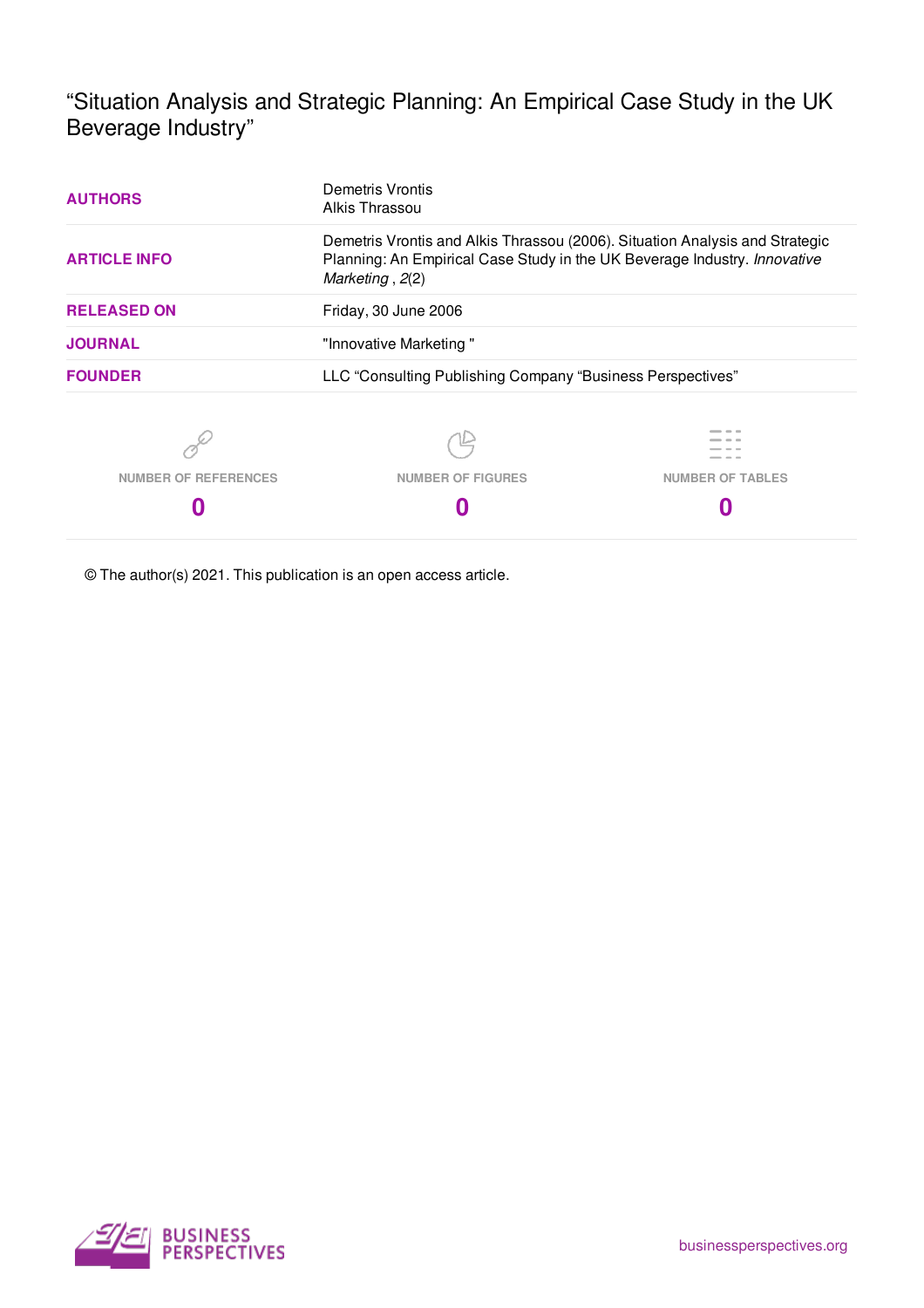# **SITUATION ANALYSIS AND STRATEGIC PLANNING: AN EMPIRICAL CASE STUDY IN THE UK BEVERAGE INDUSTRY**

Demetris Vrontis, Alkis Thrassou

## **Abstract**

Marketing planning is a key function for marketing oriented organisations. The following paper has been compiled in order to develop a marketing plan for a soft drink beverage company. Though out this case, it is illustrated that the stages in planning process are interrelated and cannot work in isolation. They all add to the development of a focus and specific marketing plan that needs to be followed by marketing oriented companies.

**Key words:** Environmental Analysis, Marketing Planning, Strategy, Tactics.

## **Marketing Planning – A Theoretical Overview**

Marketing planning is defined by Woods (2003) as the structured process of researching and analysing the marketing situation, developing and documenting marketing objectives, strategies, and programs, and implementing, evaluating and controlling activities to achieve objectives. The marketing plan process is illustrated below in Figure 1.



Fig. 1. The STRATICS PROCESS – Marketing Planning

© Demetris Vrontis, Alkis Thrassou, 2006

 $\overline{a}$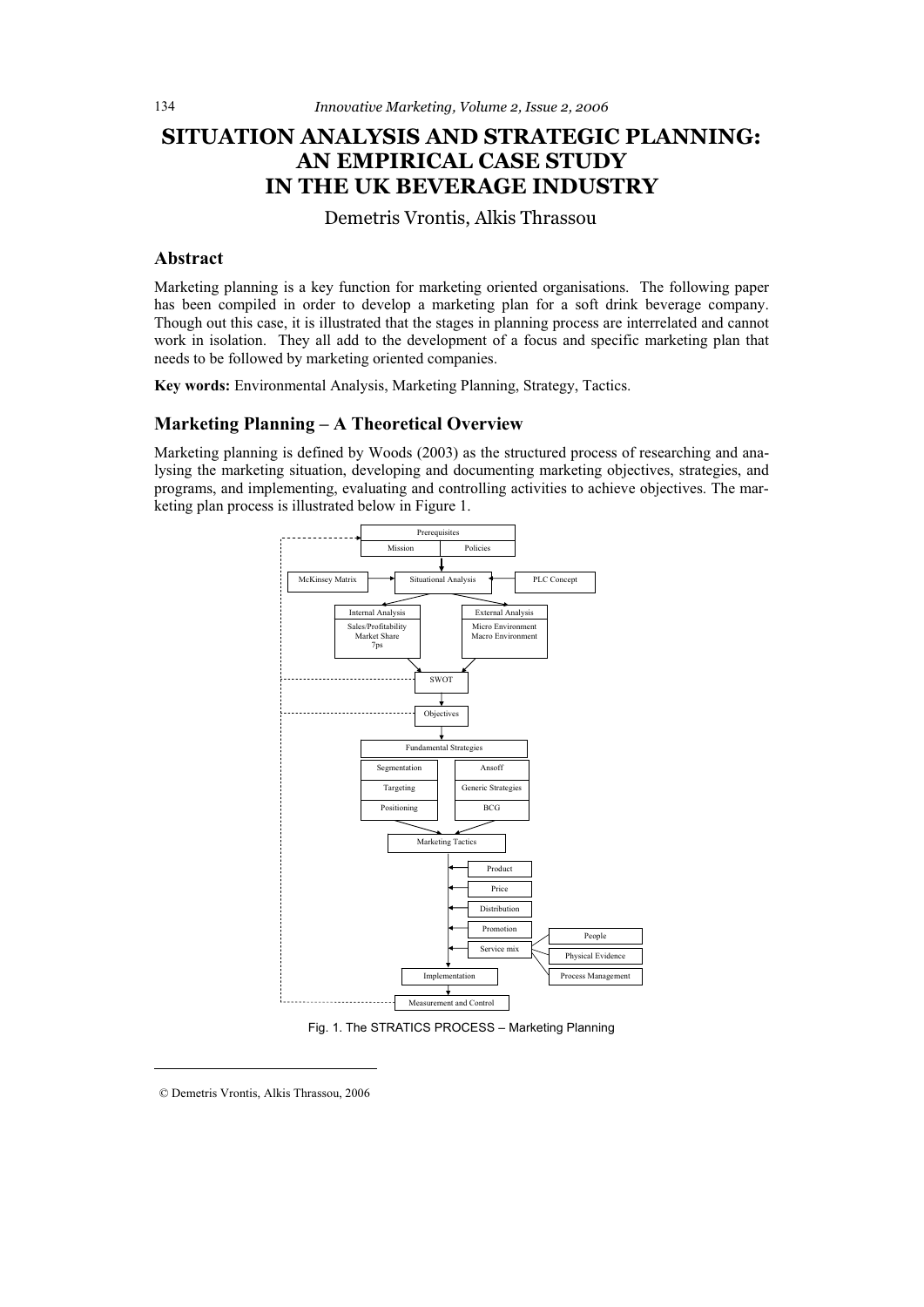Marketing planning is critical for a company as it evaluates the company, gives directions and guidance, and enables to set objectives and to identify alternatives and strategies. Furthermore, it can help to improve the quality of decision by reducing rushed decisions and associated risks. Dibb (1996) states that marketing planning is very important as it keeps the companies in tune with trends in the market place, abreast of customer needs, and aware of the competition. Planning helps ensure that resources are utilised effectively, and that businesses are ready to respond to the unexpected.

The importance of the internal and external environment and the effect that they have on the development and implementation of strategic planning is crucial and should be highly considered by any organisation wishing to be profitable in the increasingly competitive arena.

This is important as a company's 'strategic fit' with its environment is central to its strategy. Effective strategies cannot be developed without firstly analysing the environment in which the company operates. It is suggested that the environmental scanning of both the organisational internal and industrial external environment is a necessary prerequisite stage to strategic formulation.

Drummond and Ensor (2001) identify that marketing strategies address three elements: the customers, the competition and internal corporate issues, as depicted in Figure 1, which are dynamic and constantly changing. It is therefore important to develop and use processes, procedures and techniques that ensure that marketing strategy is:

- $\bullet$  Relative to the current/future business environment
- $\triangle$  Sustainable
- $\triangle$  Generating optimum benefits to both the organization and customers
- $\triangle$  Correctly implemented, monitored and controlled

Consequently, marketing planning involves assessing marketing opportunities, researching and selecting target markets, determining marketing objectives and developing a plan for implementations and control.

## **Situation Analysis**

The situation analysis or audit, described as the 'where are we now', is the means by which a company can identify its own strengths and weaknesses as they relate to external opportunities and threats. It is thus a way of helping management to select a position in that environment based on known facts.

The external environment for a company covers many aspects. It is suggested that the environment covers two main areas: the Macro-environment and the Micro-environment. The Macroenvironment consists of forces such as social, cultural, legal, economic, political and technological. Within this factors such as demographics, green issues and larger societal and environmental forces are included. The Micro-environment includes other environmental constraints such as the structure of the market, the suppliers, customers, trends of the market, public and competition.

Equally important is the internal environment incorporating the examination of the company's marketing mix (product, price, place, promotion) and service mix (people, process management, physical evidence). An analysis of the internal environment also covers other factors such as sales, profitability, market share and customer loyalty.

The internal audit examines the company's own resources and supplies suggestions as to the company's strengths and weaknesses. Internal considerations are mainly controllable by the company and therefore companies should make the most to avoid any problems arriving from them. It is evidently proven that product development and strategic formation is based upon the internal organisational capabilities.

Every company, after considering both its internal strengths and weaknesses and the external environmental influences that affect it (opportunities and threats), is in position to develop an effective marketing plan. Failure to understand the external and internal capabilities may lead to complete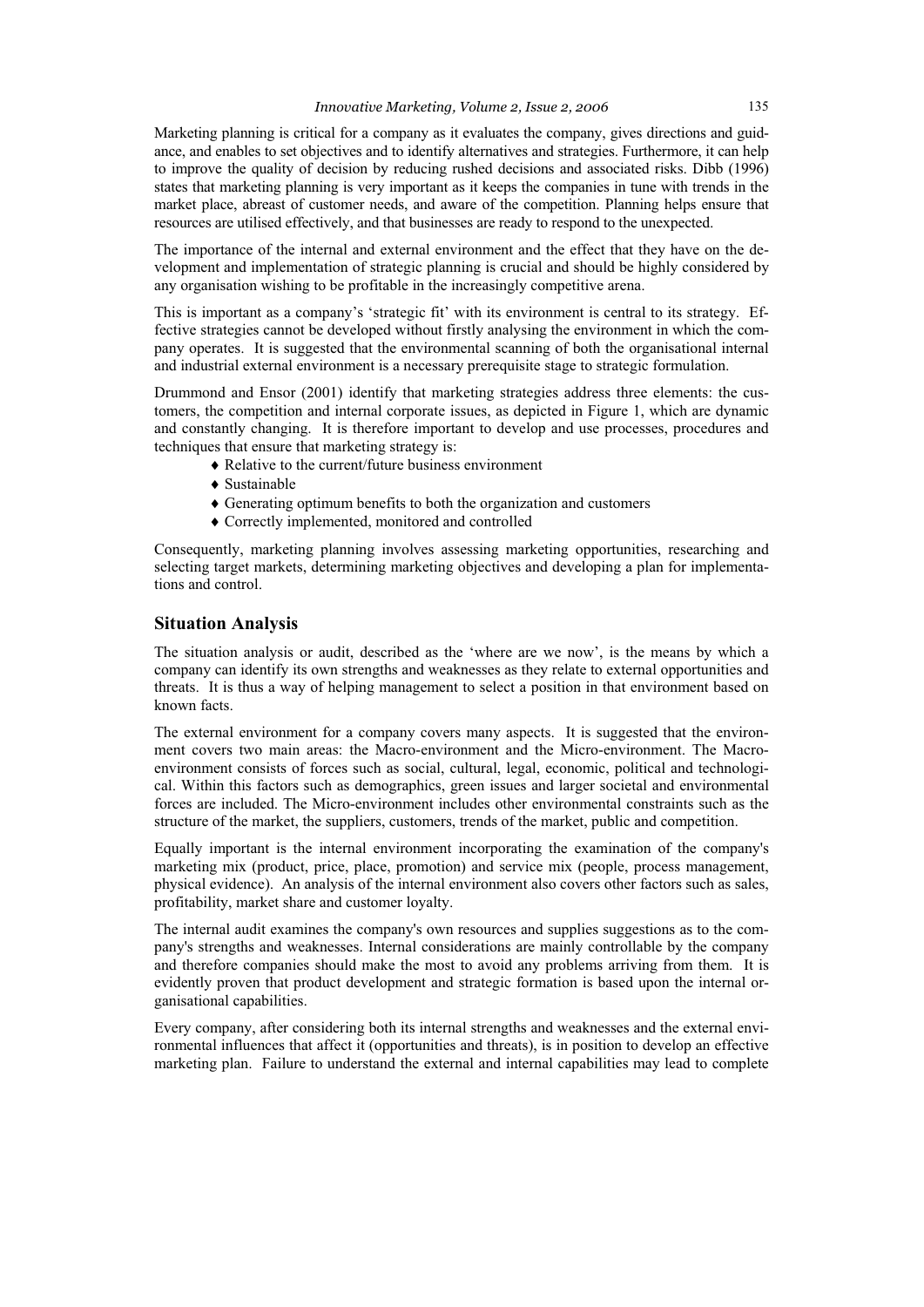failure. A detailed illustration of the factors that need to be considered in the internal and external environment is presented in Figure 2.



Source: Vrontis (2003).

Fig. 2. Situation analysis

Strategic marketing planning is essential in order to devise the most relevant marketing strategy to build and sustain Shloer in a rapidly changing marketplace.

As depicted, both the internal environment of the company (the controllable variables influenced by management) and the external environment in which the company operates (the uncontrollable variables management cannot influence) have to be examined. The information obtained is then structured and analyzed via the SWOT analysis, which allows the environmental threats and opportunities facing the company to be matched with the company's weaknesses and strengths. In doing this, the company can capitalize on its strengths, minimize any weaknesses, exploit market opportunities as they arise and avoid any threads as far as possible.

## **Internal Analysis**

## *Brief History of the Company*

Founded in 1946 as a cider producer in Heathford, East Sussex, Merrydown PLC acquired production of Shloer in the early 1990's and was the first company to import alcopops, in the form of Two-Dogs, into the UK. However, due to increasing competition within the alcopops market, the company made a pre-tax loss of £516,000 in 1997 and handed distribution of Two Dogs over to Scottish and Newcastle.

The Company re-branded Shloer in 1999, which improved its performance within the soft drinks market. During 2001 sales have increased due to the successful current strategy of increasing the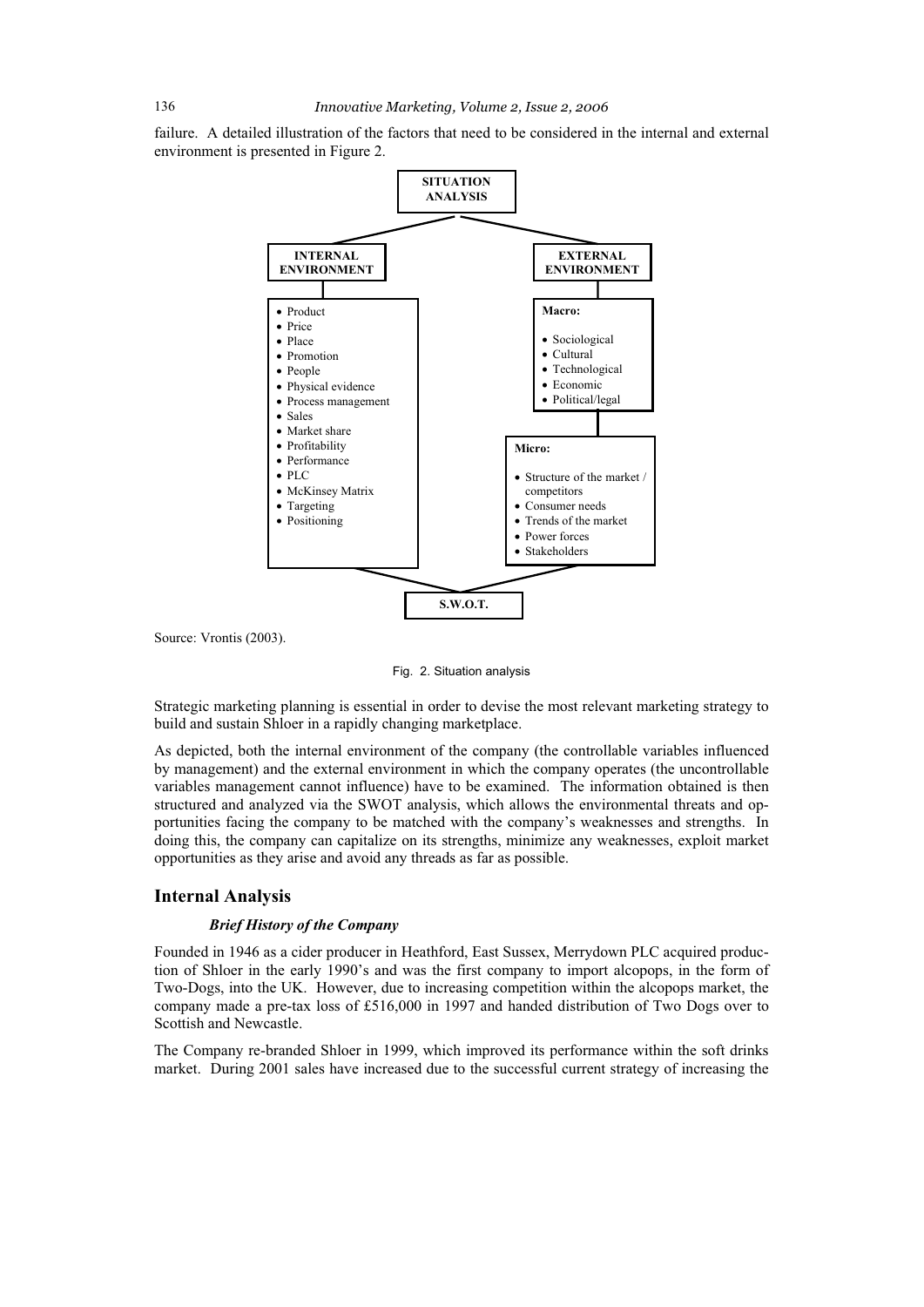size and frequency of existing customers purchases and of introducing new consumers to the brand using effective marketing communications.

While the company still manufactures traditional ciders, it aims to capitalize on Shloer's recent success. By staying true to its original 40-year-old recipe of natural fruit juices and water, it pursues opportunities that will enhance growth for the long-term benefit of shareholders.

#### *Performance*

#### *Sales and Profitability*

The overall financial performance of Merrydown PLC has improved over the last 5 years. Table 1 shows that between 2000 and 2001, company sales increased by  $12\%$  to £17.63m and pre tax profit increased by 41% to £1.05m. Earnings per share increased by 86% to £2.92, with final dividends increasing to £0.75, to the benefit of shareholders and net cash increased to £2.80m, improving the company's liquidity. In addition, the company has a  $£3m$  committed overdraft facility to ensure all foreseeable working capital requirements can be met and provide scoped for future investments *(www.merrydown.co.uk)*.

Table 1

| Performance Indicator         | 2001              | 2000   | 1999       |          | 1997              |
|-------------------------------|-------------------|--------|------------|----------|-------------------|
|                               | £'000             | £'000  | £'000      | £'000    | £'000             |
| Turnover                      | 17.631            | 15.714 | 16.756     | 22.999   | 34.912            |
| Operating Profit (Loss)       | 938               | 746    | 493        | (1,036)  | 1.552             |
| Profit/(loss) before taxation | 1.047             | 742    | (1,336)    | (4, 146) | 821               |
| Profit/(loss) after taxation  | 773               | 416    | (1, 142)   | (3,252)  | 428               |
| Net Cash                      | 2.800             | 2.090  | 710        |          |                   |
| Earnings/(loss) per share     | 2.92 <sub>p</sub> | 1.57p  | $(4.94)$ p | (29.78)p | 3.92 <sub>p</sub> |
| Ordinary dividend             | 0.75p             | 0.5p   |            |          |                   |

Merrydown PLC Financial Performance

Source: www.merrydown.co.uk

The increased sales performance in 2001 is largely a result of increased Shloer sales, which grew by 47% to reach £8.5m in the previous year. Despite this rapid sales growth, Shloer is currently in the maturity stage of its product life cycle. The Product Life Cycle (PLC) concept portrays four distinct stages in the sales history of 'life' of a product, known as Introduction, Growth, Maturity and Decline and depicts how profits rise and fall during each stage. The concept provides a useful guide for assessing the present and future direction of the brand. By identifying here it is in its life cycle, appropriate strategies can be identified that will help to deal with the potential threats and opportunities in its stage (Brassington and Pettitt, 2001).

Shloer's product life cycle is indicating how sales and profits have and are expected to develop for the years to come. The maturity stage is characterized by low sales growth and fragmented markets, as established competitors seek to gain competitive advantage in niche sectors. Recent strategies have been consistent with those suggested for this stage of the PLC. In the past, product modification strategies, such as improving the range of flavours, packaging style and size were used to relaunch Shloer to expand sales volumes. For the future, market modification strategies, such as promoting new and varied uses through recipes and drinking occasions, have successfully increased sales by attracting new consumers to the brand and encouraging current consumers to purchase more Shloer.

## *Market Share*

Shloer's market performance has improved over the last 3 years as its value share of the adult soft drinks market has increased by 1.5%. The number of households purchasing Shloer has also reached 7.7% of all households, which indicates that there is substantial growth potential for the brand.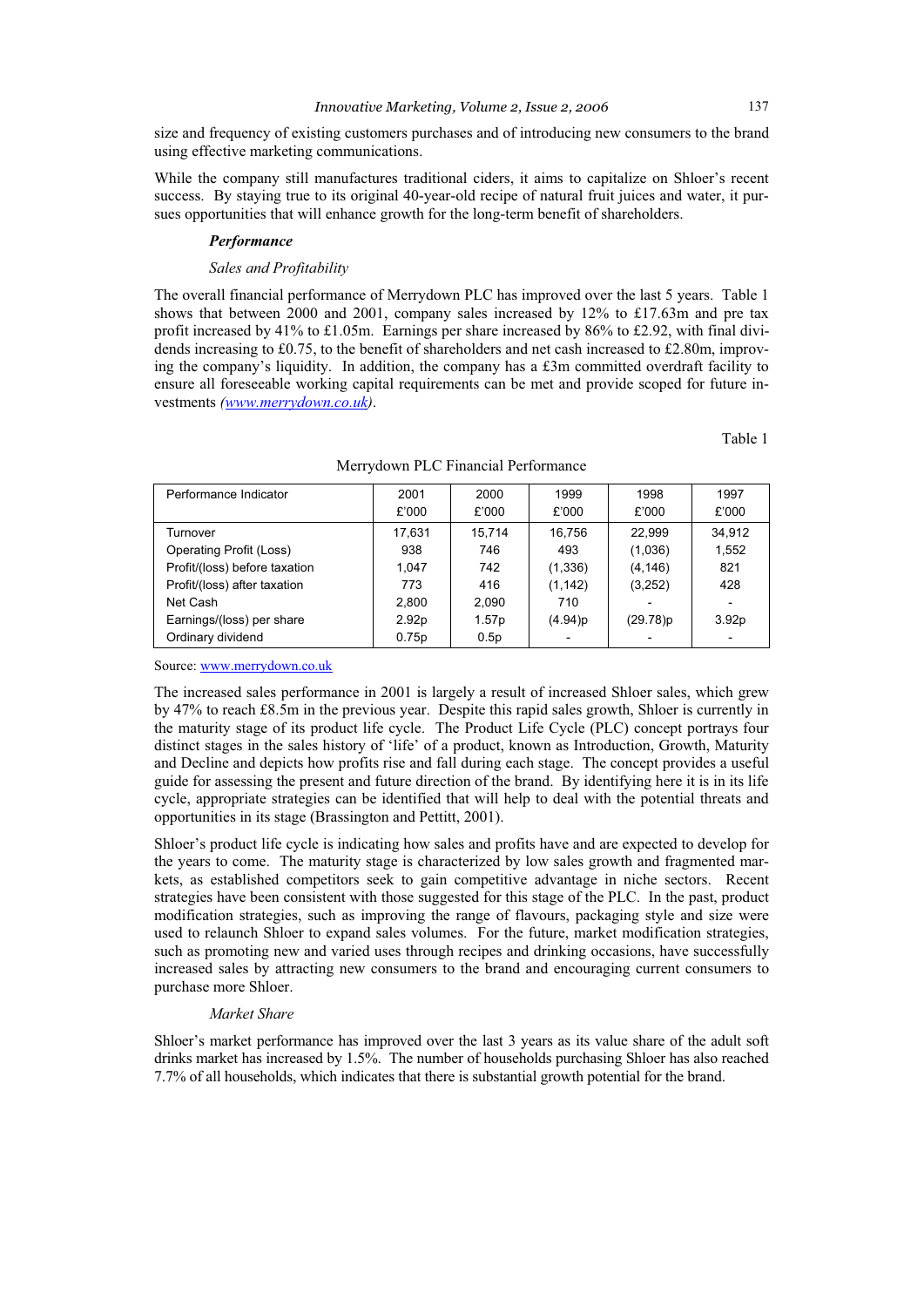## *Customer loyalty*

Over the last 3 years the company has managed to increase loyalty for Shloer. Independent research conducted in 2000 identified a very positive reaction to its new branding in addition to high consumer awareness and satisfaction levels. Sales have also increased over the summer months, however they remain highest during the Christmas period.

Wind (1982) has identified the following six segments of customer loyalty:

- 1. Current loyal users who will continue to purchase the brand.
	- 2. Current customers who might switch brands or reduce consumption.
	- 3. Occasional users who might be persuaded to increase consumption with the right incentives.
	- 4. Occasional users who might decrease consumption because of competitors' offerings.
	- 5. Non-users who might buy the brand if it was modified.
	- 6. Non-users with strong negative attitudes that are unlikely to change.

The majority of Shloer's current customers are characteristic of the occasional users segments 3 and 4. Therefore similar products offered by competitors could undermine their loyalty to Shloer, indicating that resources should be invested in a focused marketing mix, to turn them into heavy users.

## *Positioning*

Shloer is positioned as a grown-up soft drink within the adult soft drink market and largely targeted women over 25 years old. Its current market position can be depicted using the Mc Kinsey Matrix, in order to evaluate the current strategy, based on its business strength in terms of key performance measures and competitive forces in the market.

The model shown in Figure 3 considers two dimensions: the market attractiveness for competitors (in terms of the cash flow it will generate, market size, sales growth rate, competition, etc.) and business strengths relative to those of competitors (in terms of company size, growth, marketing capability, market share, customer loyalty, etc.). Three zones are identified which imply different marketing strategies to be undertaken. In zone 1, when both firm position and market attractiveness are positive, the business should probably invest and attempt to grow. Zone 3 indicated a more negative assessment and recommends to either harvest or divestment strategies should be pursued. Zone 2 indicates selective investment decisions should be made if specific reasons justify their profitability (Aaker, 1998).

**Market Attractiveness**

|                                                   |               | <b>HIGH</b>    | <b>MEDIUM</b>               | LOW |
|---------------------------------------------------|---------------|----------------|-----------------------------|-----|
| <b>Business</b><br><b>Position</b><br>(Ability to | <b>HIGH</b>   |                |                             |     |
| compete)                                          | <b>MEDIUM</b> |                | $\mathcal{D}_{\mathcal{A}}$ |     |
|                                                   | LOW           | $\mathfrak{D}$ |                             |     |

*1. Invest/grow* 

- *2. Selective Investment*
- *3. Harvest/divest*

Business Position represented by: product quality, brand reputation, market share and marketing capability. Market Attractiveness represented by: market size, growth rate, competition and customer loyalty. Source: Adapted from Aaker (1998).

Fig. 3. Market attractiveness – Business Position Matrix for Merrydown PLC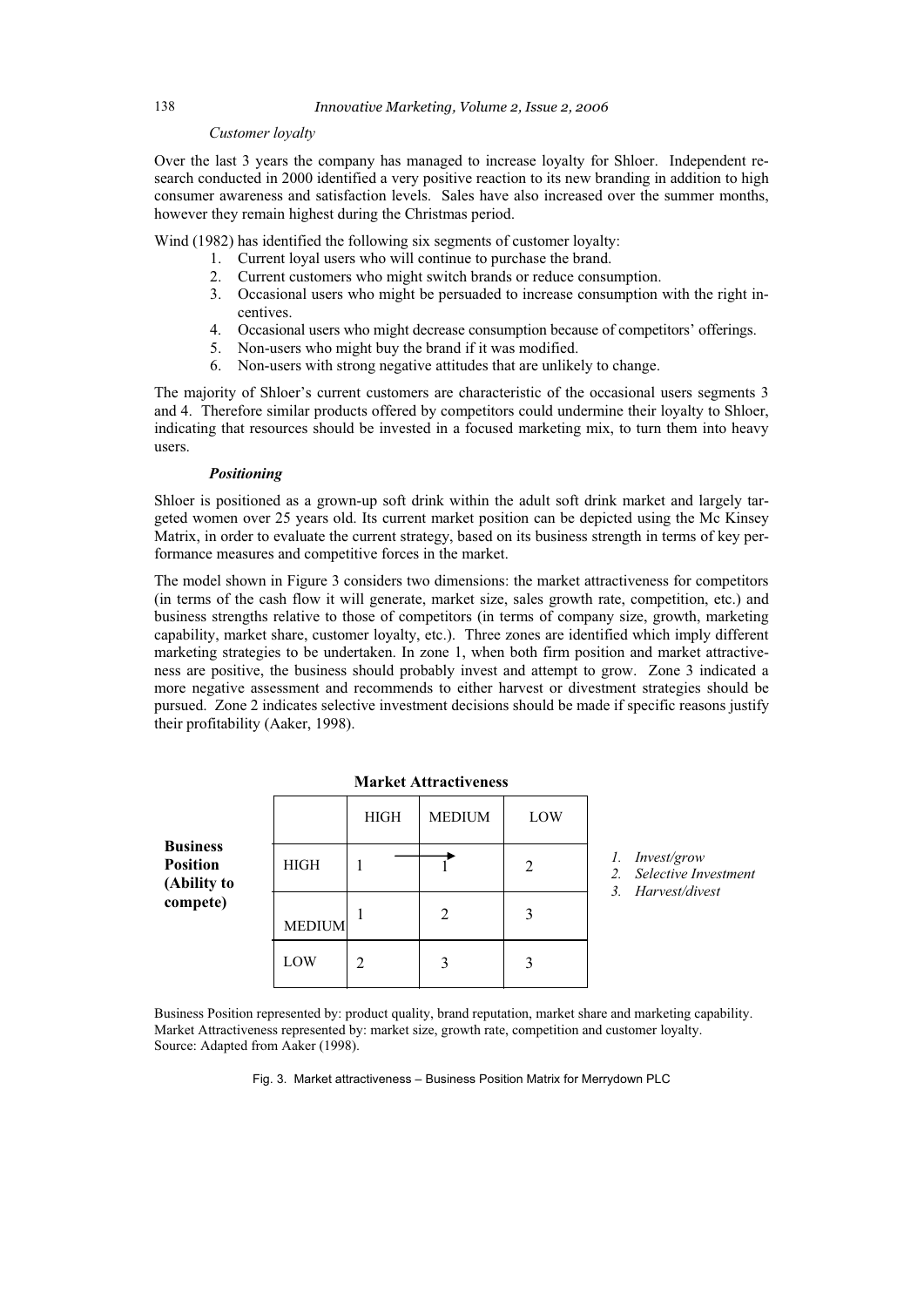Shloer is approximately positioned in Zone 1 and denoted by X. The degree of market attractiveness can be expected to fall over the next 3 years, illustrated by the arrow, due to the maturity of the market. Indicating that resources should be allocated to investing for further growth over the near future.

## *Planning*

The company has a long-term view of Shloer's brand development and it is committed to investing heavily in marketing activities. Additional employees in marketing, category management and sales strategy were employed in 2000 and production and brand management teams are organized into separate operating divisions, to allow management resources to be focused on these main activities. Additionally, all marketing activities are located near a major transportation artery, the M25, to provide easy access to customers and agencies *(www.merrydown.co.uk).* 

## **Marketing Mix**

## *Product*

Shloer is a mixture of premium quality fruit juice (approximately 55%) and carbonated water, containing vitamin C and no artificial sweeteners or preservatives. It was re-launched in April 1999 with an improved range of flavours and more contemporary packaging to facilitate development within new trade channels. It is now available in both 1-liter and single-serve 275ml glass bottle formats, in six flavours: red grape, white grape, raspberry  $\&$  cranberry, white grape  $\&$  peach, white grape & apple, and white grape & elderflower. Additionally, a flask-shaped 330ml silver sleeved bottle was launched in 2000 under the name Shloer2gO, in three flavours: orange & lemon, apple, and exotic fruits, to target impulse buyers.

Capital expenditure since 1999 in plant and equipement and bottling operations has kept systems up to date and maintained high capacity and production standards. An achievement recognized through the British Retail Consortium Gold Award in 2000 *(www.merrydown.co.uk).*

## *Place*

SHS Sales and Marketing Ltd distribute Shloer throughout the UK in supermarkets, off licenses and public houses. Merrydown PLC has developed a strong relationship with the company and in 2000 SHS invested in additional resources to strengthen their management and representation to major accounts on their behalf, to help extend distribution to the Irish Republic *(www.merrydown.co.uk).*

## *Price*

Shloer commands a premium price consistent with its current image, retailing at between £2-3 for a 1-litre bottle. However, high competition prevents offsetting promotional costs by price increases *(www.merrydown.co.uk).*

#### *Promotion*

In line with the current strategy, support behind the brand doubled since 2000, with approximately £2m spent on advertising and marketing. In 2001 priority has been given to pull-strategies, in order to demonstrate Shloer's value directly to consumers, supported by few well-targeted trade promotions. TV and press advertising promote Shloer as 'the adult soft drink', which is 'sparkling, refreshing and more than a little bit fruity'. The brand is portrayed as being ideal for those hazy, lazy days of summer, relaxing in the garden with friends and as a self-indulgent adult refreshment *(www.shloer.com).* Commercials ran mostly from November on GMTV and Channel 5, in conjunction with women's press advertising in Hello, the BBC Good Food Guide and Elle, supported by in-store promotions, sampling and publicity events, which included the Shloer garden at the Chelsea Flower Show *(www.merrydown.co.uk).*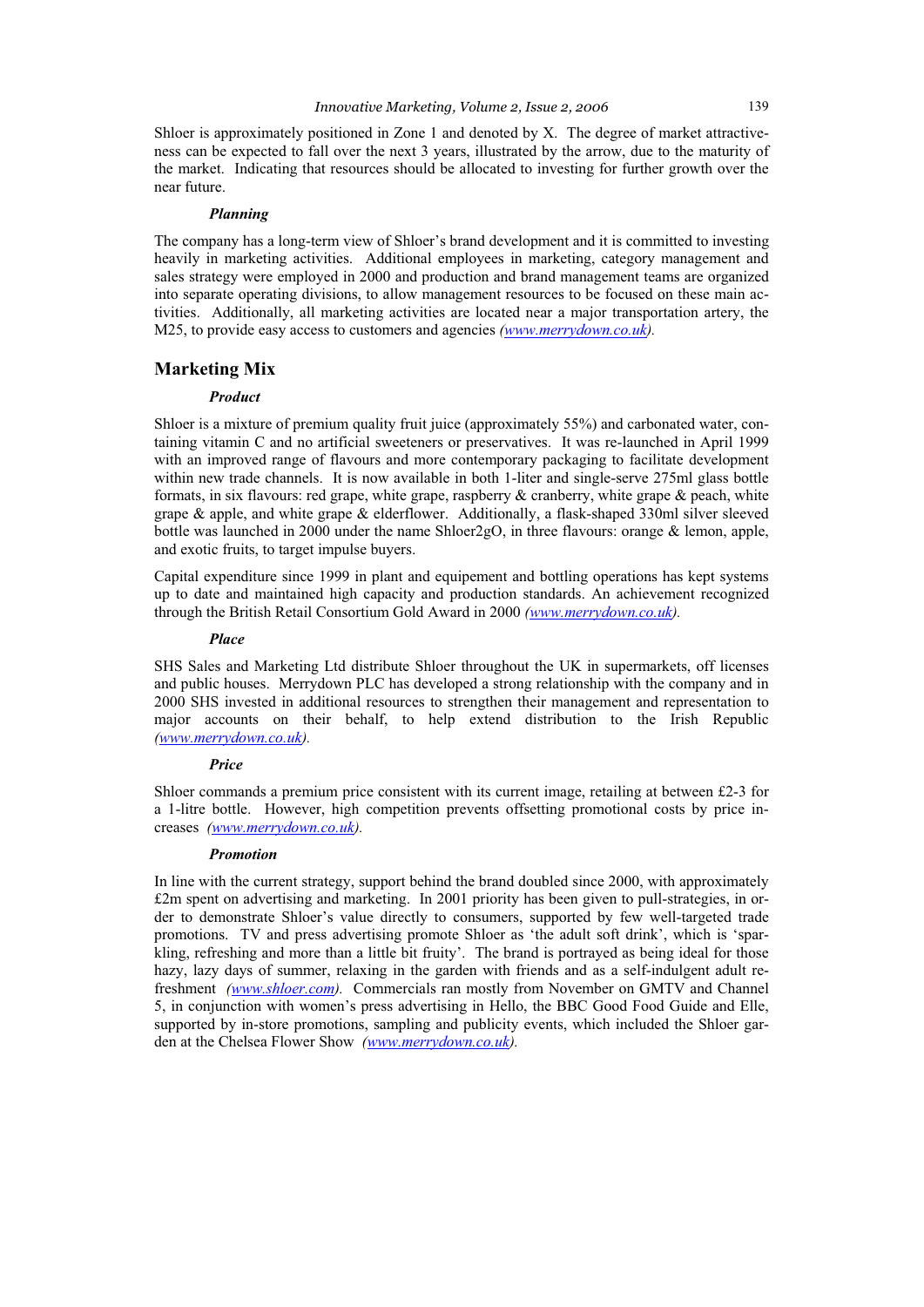## **External Analysis**

## *Micro Environment*

*Market Structure* 

The adult soft drinks market represents 8% of the total soft drink market by volume and 7% by value. It is segmented further by type of drink into the following sectors; clear  $&$  flavoured carbonates, flavoured waters, fruit drinks, herbal drinks, RTD iced tea and coffee. Further, it was identified that clear and flavoured carbonates have the largest share of the market at 57% (Mintel, 2002).

The following emerging categories have been identified:

*Organic* – Those drinks certified by an approved body, such as the soil association and have production, processing, packaging and labeling inspected regularly.

*Low calorie/sugar* – Growing slowly as consumers move towards healthier lifestyles.

Tables 2 and 3 show that between 1999 and 2001 the adult soft drink market grew overall, with all categories losing share and sales to the clear carbonates sector which increased dramatically by 264% in volume and 236% by value.

The market is forecast to grow by 20% in real terms between 2001-2006, reaching a market value of £822 million in 2006 and volume sales set to increase by 29% over the same period (Mintel, 2002).

Table 2

|                         | 1999<br>m litres | $\%$ | 2001 (est)<br>m litres | %             | % change<br>1999-2001 |
|-------------------------|------------------|------|------------------------|---------------|-----------------------|
| Clear carbonates        | 165              | 38   | 600                    | 64            | $+263.6$              |
| <b>Flavoured waters</b> | 220              | 50   | 267                    | 29            | $+21.4$               |
| <b>Fruit Drinks</b>     | 25               | 6    | 31                     | 3             | $+24.0$               |
| <b>Herbal Drinks</b>    | 19               | 4    | 23                     | $\mathcal{P}$ | $+21.1$               |
| RTD tea and coffee      | 10               | 2    | 15                     | $\mathcal{P}$ | $+50.1$               |
|                         |                  |      |                        |               |                       |
| Total                   | 439              | 100  | 936                    | 100           | $+113$                |

UK retail sales of adult soft drinks by type and volume

Table 3

UK retail sales of adult soft drinks by type and value

|                         | 1999     |               | 2001 (est) |      | % change  |
|-------------------------|----------|---------------|------------|------|-----------|
|                         | m litres | $\frac{0}{0}$ | m litres   | $\%$ | 1999-2001 |
| Clear carbonates        | 110      | 32            | 370        | 58   | $+236.4$  |
| <b>Flavoured waters</b> | 84       | 25            | 102        | 16   | $+21.4$   |
| <b>Fruit Drinks</b>     | 55       | 16            | 62         | 10   | $+12.7$   |
| <b>Herbal Drinks</b>    | 65       | 19            | 74         | 12   | $+13.8$   |
| RTD tea and coffee      | 25       |               | 31         | 5    | $+24.0$   |
|                         |          |               |            |      |           |
| Total                   | 339      | 100           | 639        | 100  | $+88.5$   |

Source: Mintel (2002).

*Competitive Analysis* 

The Five forces Model developed by Porter shown in Figure 4, help to define the state of competition within the adult soft drink market.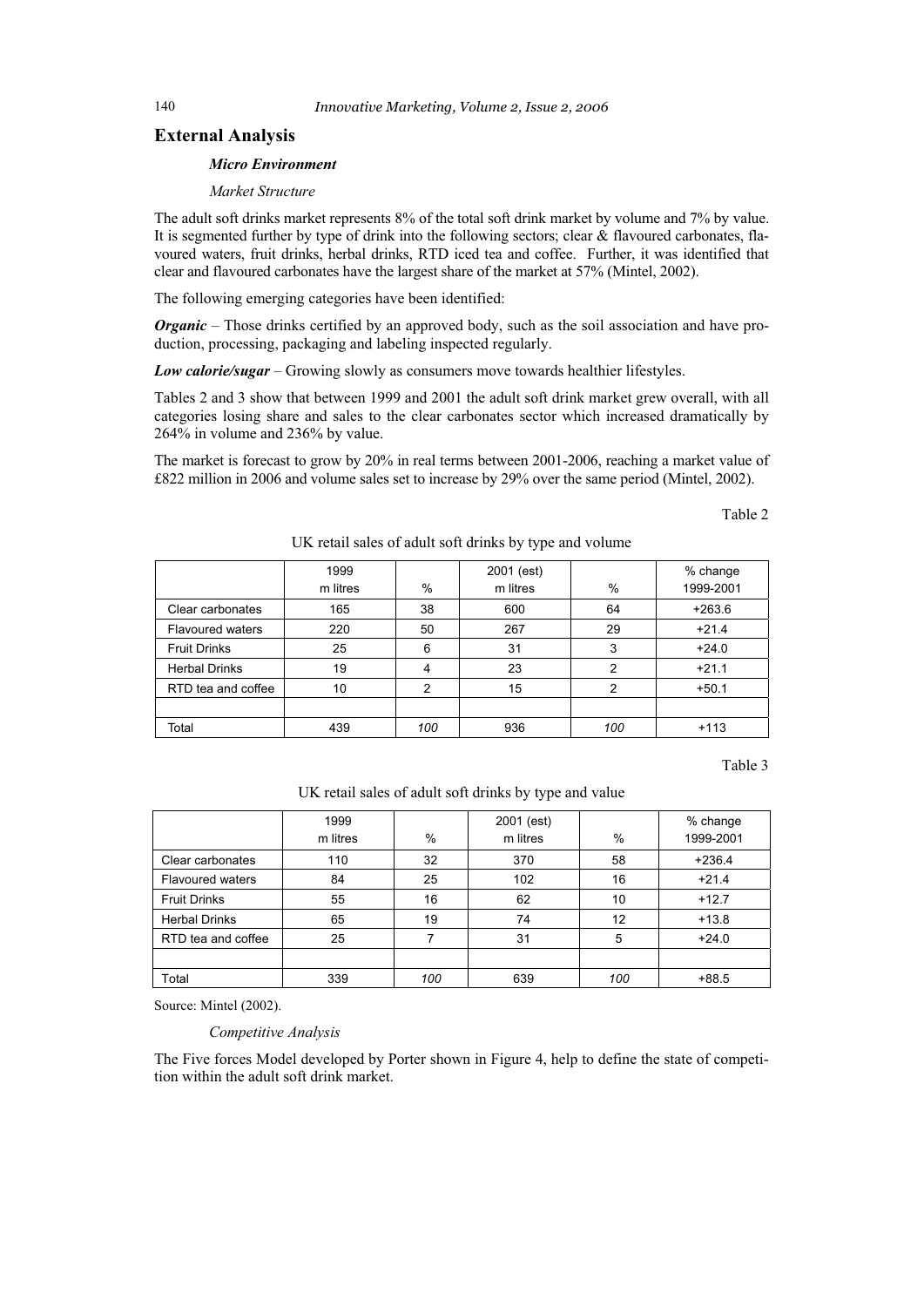

Fig. 4. Porter's Five Forces Model

The model identifies five forces present in an industry that will affect a products competitive position in the market place, being (1) threat of new entrants, (2) bargaining power of buyers, (3) bargaining power of suppliers, (4) threat of substitute products, and (5) rivalry among existing competitors.

## *Suppliers*

Despite the high number of suppliers within the market, Britvic Soft Drinks Ltd dominates supply, with the highest share of the market in terms of both volume and value as shown in Tables 4 and 5. In addition, own label retailers, such as Tesco, Sainsbury and Boots, supply a significant proportion of drinks.

Table 4

|                            | 1999<br>2001 |      |          | % change          |          |
|----------------------------|--------------|------|----------|-------------------|----------|
|                            | m litres     | $\%$ | m litres | $\%$<br>1999-2001 |          |
| <b>Britvic Soft Drinks</b> | 198          | 45   |          | 24                | $+13.6$  |
| Danone                     | 4            | 1    | 42       | 4                 | $+950.0$ |
| Coca Cola Entersprises     | 25           | 6    | 40       | 4                 | $+60.0$  |
| Merrydown                  | 6            | 1    | 11       | 1                 | $+83.3$  |
| <b>Nestle</b>              | 6            | 1    | 10       | 1                 | $+66.7$  |
| <b>Perrier Vittel</b>      | 4            | 1    | 10       | 1                 | $+150.0$ |
| Cadbury Schweppes          | 3            | 1    | 8        | 1                 | $+166.7$ |
|                            |              |      |          |                   |          |
| Sub Total                  | 246          | 56   | 346      | 37                | $+40.7$  |
|                            |              |      |          |                   |          |
| <b>Others</b>              | 156          | 36   | 461      | 49                | $+195.5$ |
| Own-label                  | 37           | 8    | 129      | 14                | $+248.6$ |
|                            |              |      |          |                   |          |
| Total                      | 439          | 100  | 936      | 100               | $+113$   |

Estimated UK supplier share of adult soft drinks, by volume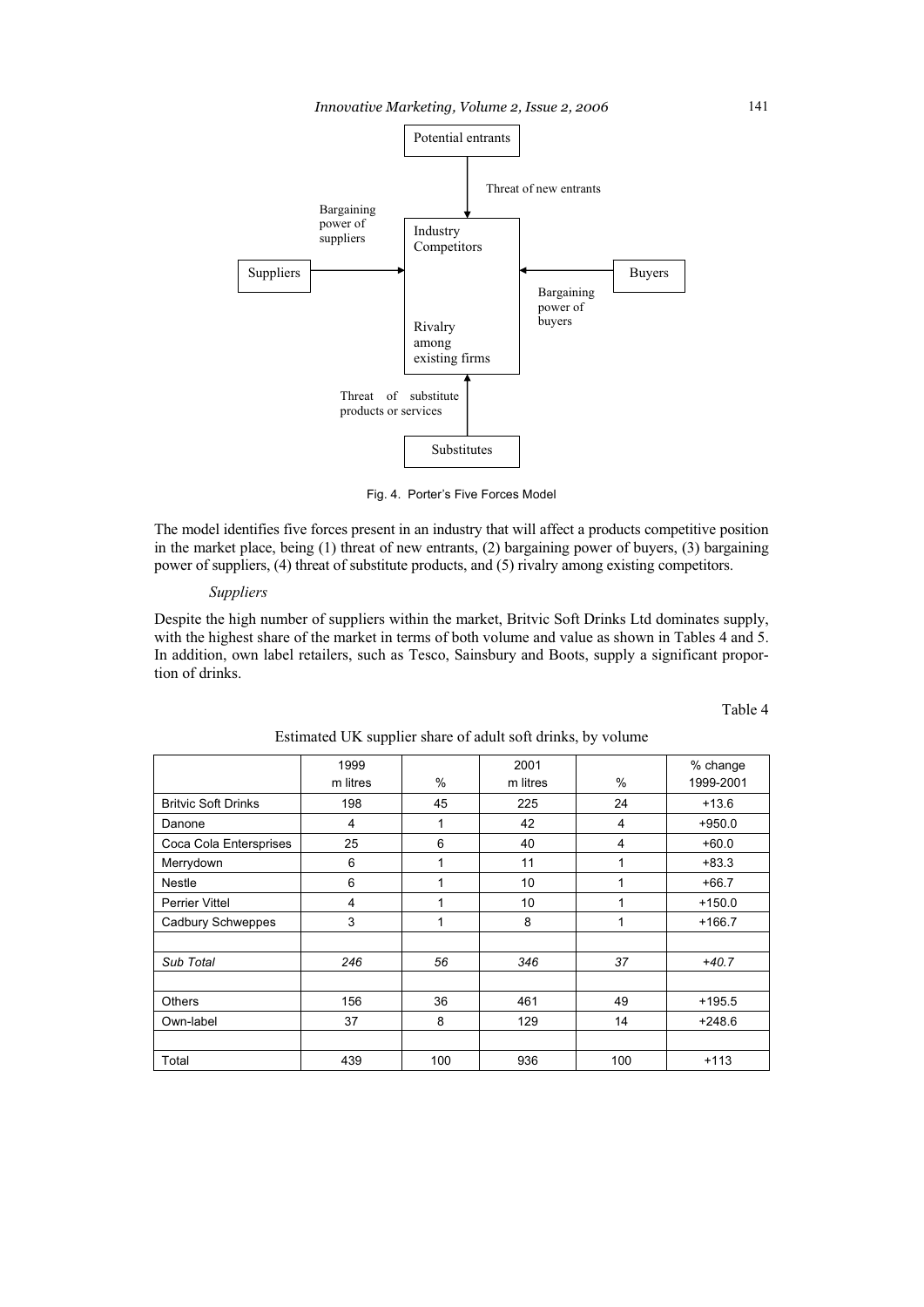|                            | 1999 |     | 2001 |                | % change  |
|----------------------------|------|-----|------|----------------|-----------|
|                            | £m   | %   | £m   | $\%$           | 1999-2001 |
| <b>Britvic Soft Drinks</b> | 152  | 45  | 166  | 26             | $+9.2$    |
| Danone                     | 45   | 13  | 70   | 11             | $+55.6$   |
| Coca Cola Entersprises     | 13   | 4   | 21   | 3              | $+61.5$   |
| Merrydown                  | 15   | 4   | 21   | 3              | $+40$     |
| <b>Nestle</b>              | 2    | 1   | 16   | 3              | $+700.0$  |
| <b>Perrier Vittel</b>      | 5    |     | 10   | $\overline{2}$ | $+100.0$  |
| <b>Cadbury Schweppes</b>   | 3    | 1   | 7    | 1              | $+133.3$  |
|                            |      |     |      |                |           |
| Sub Total                  | 235  | 69  | 311  | 49             | $+32.3$   |
|                            |      |     |      |                |           |
| <b>Others</b>              | 63   | 19  | 125  | 20             | $+98.4$   |
| Own-label                  | 41   | 12  | 203  | 32             | $+395.1$  |
|                            |      |     |      |                |           |
| Total                      | 339  | 100 | 639  | 100            | $+88.5$   |

Estimated UK supplier shares of adult soft drinks, by value

Source: Mintel (2002).

Britvic Soft Drinks Ltd currently owned by Britannia and Pepsi Co Ltd has been up for sale since 2001. Mintel (2002) identifies that its sale is likely to result in further consolidation within the market, resulting in more corporate rationalization. Already there has been a joint venture between Coca-cola and Nestle to market RTD tea and coffee products across 24 countries.

## *Competition*

There is a high number of competing products within the market, which can be categorized into four types as illustrated in Figure 5.

## **PRODUCTS**

|                 | Similar            | Different          |
|-----------------|--------------------|--------------------|
| Similar         | <b>DIRECT</b>      | <b>INDIRECT</b>    |
|                 | <b>COMPETITORS</b> | <b>COMPETITORS</b> |
| <b>CUSTOMER</b> |                    |                    |
|                 | <b>PRODUCT</b>     | <b>IMPLICIT</b>    |
| Different       | <b>COMPETITORS</b> | <b>COMPETITORS</b> |
|                 |                    |                    |

Source: Doyle (1998)

## Fig. 5. Types of Competitors

Doyle stresses the importance of analyzing direct competitors, known as the strategic group, as they focus on the same target market segments and will pursue similar strategies. It is also important to be aware of incidental competitors providing products, as they can pose a major threat to the brand.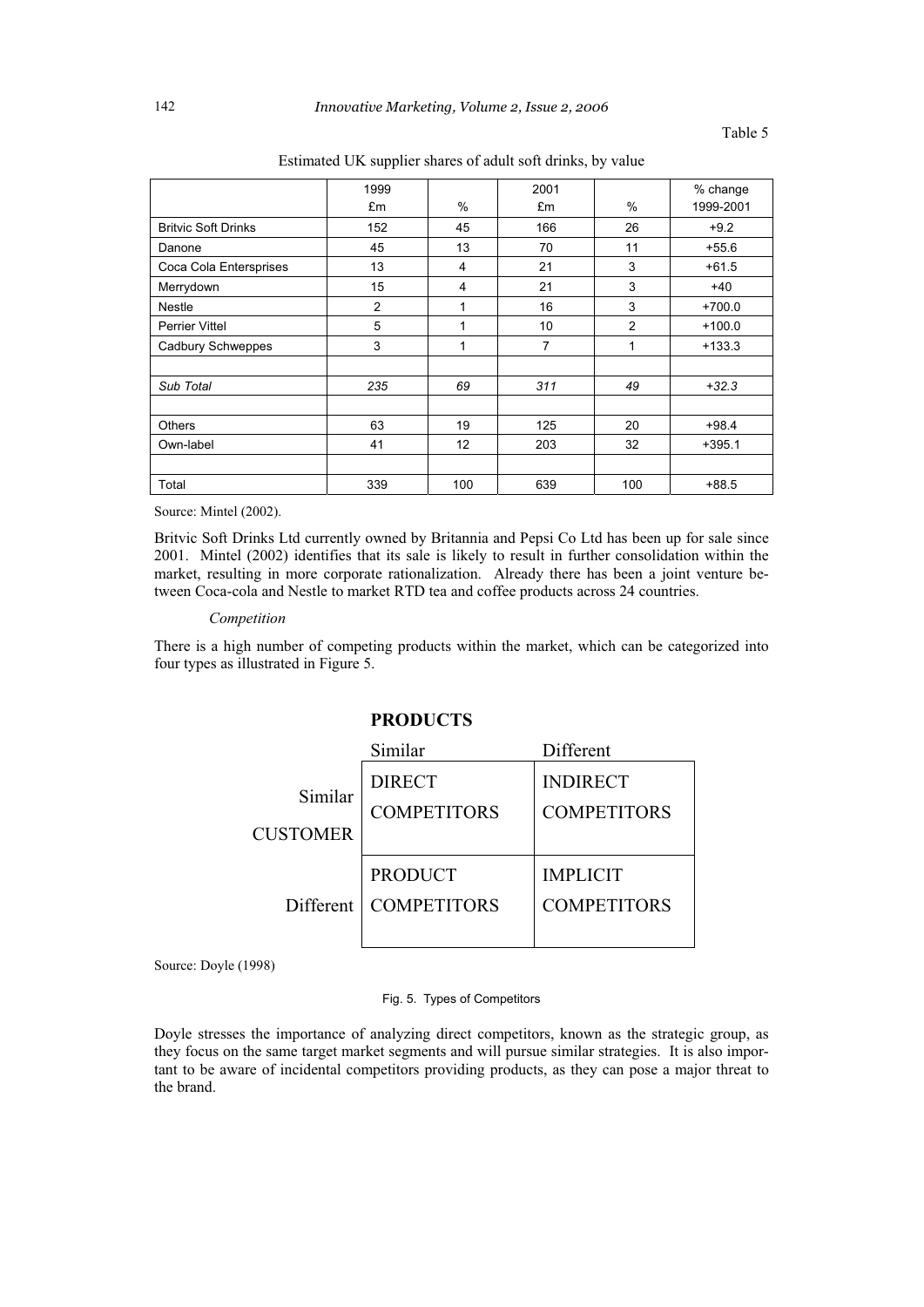| 1) Direct Competitors – other brands of fruit drinks within the adult soft drink market. |
|------------------------------------------------------------------------------------------|
|------------------------------------------------------------------------------------------|

| Manufacturer                       | <b>Brand</b>                                 |
|------------------------------------|----------------------------------------------|
| <b>Belvoir Fruit Farms</b>         | <b>Belvoir Cordials and presses</b>          |
| <b>Boots</b>                       | Shapers, Citrus Drink                        |
| <b>Britvic Soft Drinks</b>         | J20, Robinson's Fruit Break, Ruby's          |
| Cadbury Schweppes / Snapple Europe | Snapple                                      |
| <b>Cott Beverages</b>              | Hero Crush                                   |
| Ella Drinks                        | Bouvrage                                     |
| Hall & Woodhouse                   | Rio, Rio Light                               |
| Pago                               | Pago fruit Juices                            |
| Permod Brands                      | Orangina                                     |
| Prince's Soft Drinks               | Ocean Spray cordial                          |
| Tesco                              | Scottish raspberry, morello cherry, lemonade |
| Tropicana                          | Copella                                      |

*2) Indirect Competitors* – other types of drink brands within the adult soft drinks market.

| Manufacturer                     | <b>Brand</b>                               |
|----------------------------------|--------------------------------------------|
| Iced Tea & Coffee                |                                            |
| G Costa                          | Poccino Cool; xpresso                      |
| <b>Nestle</b>                    | Nestcafe Ice                               |
| <b>Novaritis</b>                 | <b>Options Cool</b>                        |
| Twinings                         | <b>Fruit Iced Teas</b>                     |
| Van den Burgh Foods              | Liptonice                                  |
| <b>Herbal Drinks</b>             |                                            |
| <b>Bottle Gren Drinks</b>        | Bottle Green presses and cordials          |
| <b>Britvic Soft Drinks</b>       | Aqua Libra, Ame, Tapestry                  |
| Hall & Woodhouse                 | Alfresco, Alfresco Light                   |
| T & T Beverages                  | Santesse                                   |
| Tesco                            | <b>English Elderflower</b>                 |
| Thorncroft                       | Thorncroft presses and cordials            |
| Shainsbury's                     | Sparkling grape/peach                      |
| Flavoured water/clear carbonates |                                            |
| <b>Britvic Soft Drinks</b>       | $()+$                                      |
| Beverage Brands                  | Caledonian Clear                           |
| <b>Boots</b>                     | <b>Shapers Flavoured Waters</b>            |
| <b>Cott Beverages</b>            | Clearly Canadian                           |
| Danone Waters (UK)               | <b>Volvic Tuch of Fruit Still</b>          |
| Glaxo SmithKnline                | <b>Ribena Twist</b>                        |
| Marks & Spencer                  | St Michael Fruit Bliss, Quest Still Thurst |
| Perrrier Vittel UK               | Perrier with a twist                       |
| Sainsbury's                      | Lemon & Lime Spring Water                  |
| Silverspring                     | Perfectly Clear                            |
| Superdrug                        | <b>Flavoured waters</b>                    |
| Tesco                            | <b>Clear Carbonates</b>                    |
| Villa soft Drinks                | Hadrian Clear flavoured waters             |

*3) Product Competitors* – Other carbonated fruit flavoured drink brands such as Tango, 7up and Lilt, aimed at the youth market, which contain lower levels of fruit concentrate and sparkling mineral waters.

 $\overline{\phantom{a}}$ 

*4) Implicit Competitors* – Different drinks competing for the same share of the adult consumers disposable income, for example, hot drinks, alcoholic drinks, and other carbonates such as Coca Cola and Pepsi.

Figure 6 summarises the strengths and weaknesses of direct competitors in comparison to Shloer based on market key performance factors. As Aaker (1998) identifies "a sustainable competitive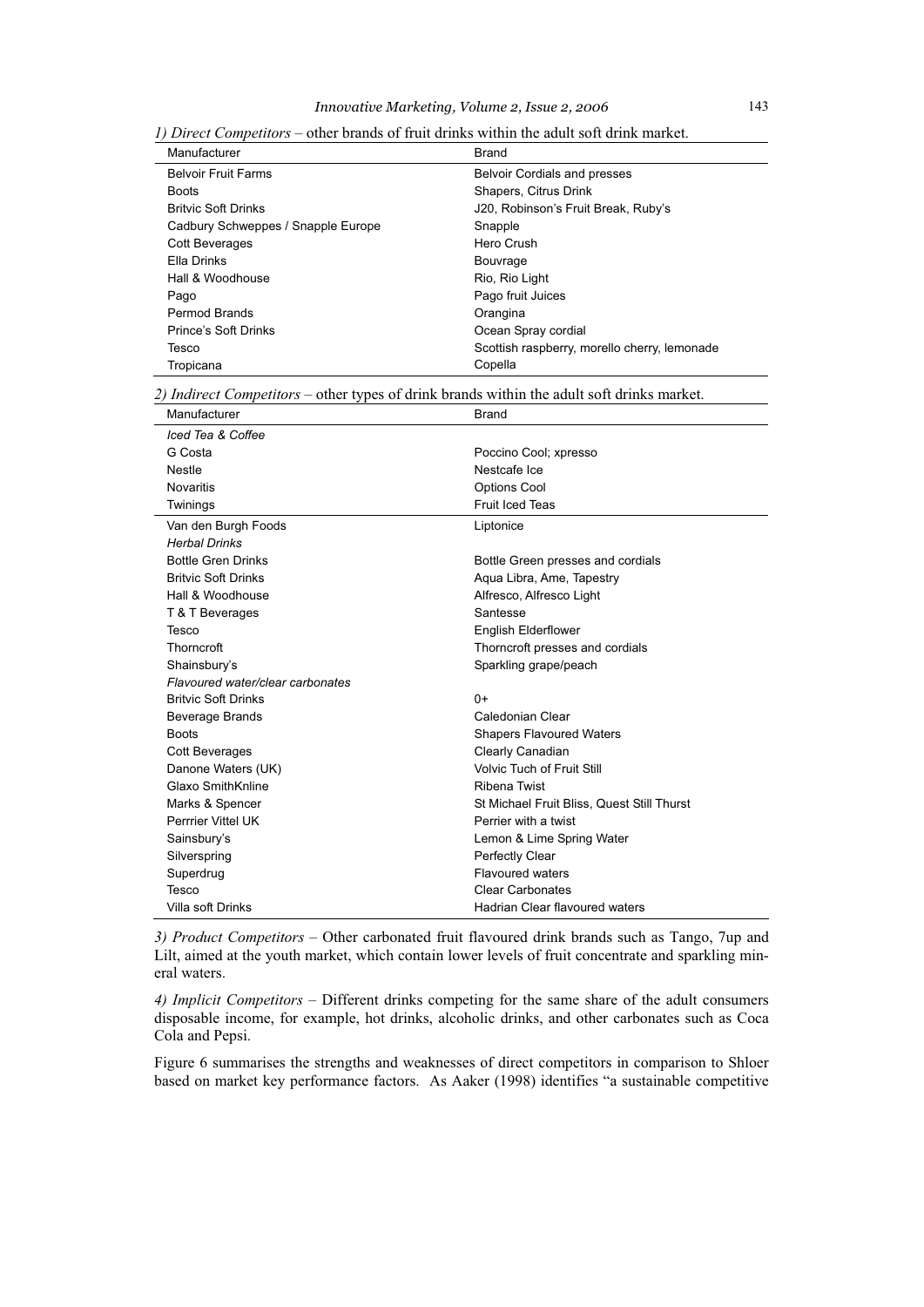advantage is almost always based on having a superior position to that of the target competitors [...] thus information about each competitor's position with respect to relevant assets and competencies is central to strategy development and evaluation".

| <b>Brand</b><br>Assets &<br>Competencies                                                   | Shloer<br>$\widehat{\boldsymbol{\epsilon}}$ | Cordial/ Presses<br>Belvoir<br>(BFF) | Robinson Fruit Break<br>(BSD) | (BSD)<br>$\overline{5}$ | Orangina<br>(CS) | Snapple<br>(CS)  | (H8W)<br>$\tilde{\text{R}}$ | Shapers<br>(Boots) | Hints of Range<br>(Tesco) | (CCC)<br>Oasis   | Ocean Spray<br>(PSD) |
|--------------------------------------------------------------------------------------------|---------------------------------------------|--------------------------------------|-------------------------------|-------------------------|------------------|------------------|-----------------------------|--------------------|---------------------------|------------------|----------------------|
| <b>Critical Success Factors</b>                                                            |                                             |                                      |                               |                         |                  |                  |                             |                    |                           |                  |                      |
| Product quality/range                                                                      | $\bullet$                                   | $\bullet$                            | $\bullet$                     | $\bullet\bullet$        | $\bullet\bullet$ | $\bullet$        | $\bullet$                   | $\bullet$          | $\bullet$                 | $\bullet$        | $\bullet\bullet$     |
| <b>Brand</b><br>Awareness/Loyalty                                                          | $\bullet$                                   | $\bullet$                            |                               | $\bullet\bullet$        | $\bullet$        | $\bullet\bullet$ |                             | $\bullet$          | $\bullet$                 |                  | $\bullet\bullet$     |
| <b>Product Differentiation</b>                                                             | $\bullet$                                   | $\bullet$                            | $\bullet$                     | $\bullet$               | $\bullet$        | $\bullet$        | $\bullet\bullet$            | $\bullet\bullet$   | $\bullet\bullet$          | ٠                | $\bullet\bullet$     |
| Advertising/Promotion<br><b>Skills</b>                                                     | $\bullet$                                   | $\bullet\bullet$                     |                               |                         | $\bullet\bullet$ |                  |                             |                    |                           |                  |                      |
| <b>Secondary Factors</b>                                                                   |                                             |                                      |                               |                         |                  |                  |                             |                    |                           |                  |                      |
| <b>Financial Capability</b>                                                                | $\bullet$                                   | $\bullet\bullet$                     | $\bullet$                     | $\bullet$               | ٠                | $\bullet$        | $\bullet\bullet$            | $\bullet$          | $\bullet$                 | $\bullet$        | $\bullet\bullet$     |
| Growth of target<br>Segment                                                                | $\bullet$                                   | ٠                                    | ٠                             | $\bullet$               | ٠                | $\bullet$        | ٠                           | ٠                  | $\bullet$                 | ٠                |                      |
| <b>Distribution Channels</b><br>Off Trade                                                  | $\bullet\bullet$                            |                                      |                               | n/a                     |                  |                  |                             |                    |                           |                  |                      |
| On Trade                                                                                   |                                             |                                      |                               |                         | $\bullet\bullet$ |                  | $\bullet\bullet$            | n/a                | n/a                       | $\bullet\bullet$ |                      |
| KEY:<br>$Weak - \bullet \bullet \bullet$<br>Strong $ \bullet$<br>Average $-\bullet\bullet$ |                                             |                                      |                               |                         |                  |                  |                             |                    |                           |                  |                      |

Source: Adapted from Aaker (1998) based on information form Mintel (2002).

Fig. 6. Competitor Strengths and Weaknesses Grid (Fruit Drinks)

## *Market Trends*

Figure 7 shows that the overall number of people drinking soft drinks has grown between 1999 and 2001. While the penetration of flavoured carbonates and waters has increased, mineral water's share has increased dramatically, which suggests that consumer preferences are shifting away from sugar or long life juice drinks, towards products that are perceived as 'more natural', especially among women.



Source: Mintel (2002).

Fig. 7. Penetration of soft drink 1999 and 2001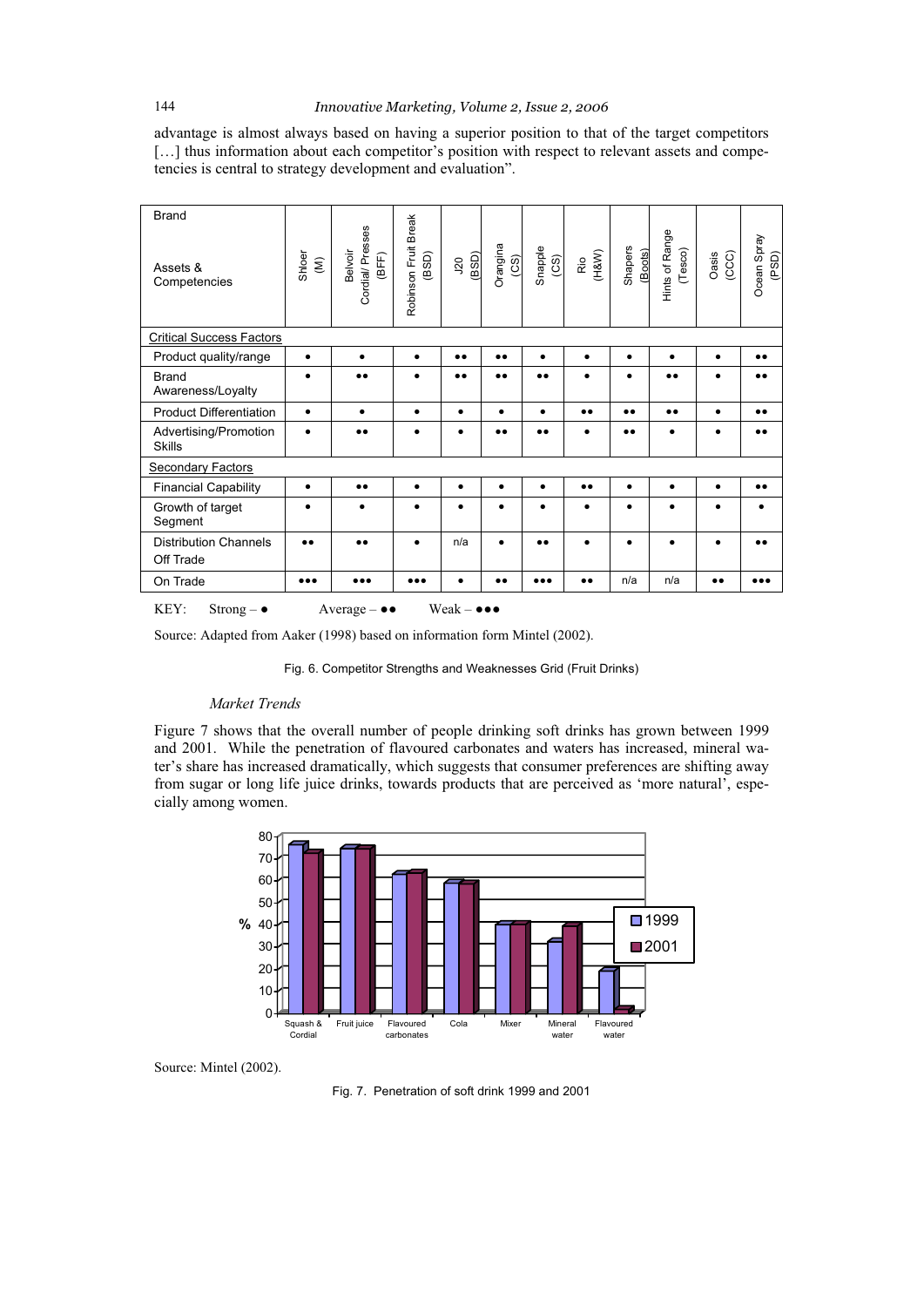Soft drinks have increased in availability and are now found in a wide variety of outlets, including garage forecourts, vending machines, cinemas and schools. The summer remains the key selling period for soft drinks, followed by Christmas and New Year. Additionally, retail sales of organic food and soft drinks grew by 77% between 1999 and 2001 and it is likely more organic drinks will be launched as companies try to capture a share of this market.

#### *Macro Environment*

#### *Political, Economical, Socio-cultural and Technological (PEST) Factors*

Government policies are encouraging consumers to cut down on their alcohol consumption to combat drinking related violence, drunk driving related illness. Boseley (2002) cites a recent report published by Alcohol Concern which estimated that alcohol related diseases and drunk violence costs the NHS approximately £3bn a year. The Department of Health has promised to invest £21m in alcohol education and tightening up of licensing laws.

Consumer expenditure has risen constantly over the last decade. People are spending a lower proportion of their income on food and personal goods than they were 10 years ago, but more on entertainment and travel, which have gained greater importance in people's lives (Mintel, 2002).

Changes in the composition of the UK adult population will have a fluctuating impact on the drinks industry. Figure 8 indicates that the 15-24's is expected to grow by 15% between 2001 and 2006, while the number of 24-34's will continue to decline over the same period. The 35-44s and 55-64 are also projected to increase significantly.



Source: Mintel (2002).

Fig. 8. Trends and projections in UK population aged 15+, by age group

Social attitudes to alcohol are changing and consumption levels have declined since 1995. 14% of the UK population aged 18+ consume no alcohol at all, mainly due to increased health awareness and attitudes towards drink driving*.* The out-of-home entertainment market has grown by 21% over the last decade, as consumers spend more money on leisure activities such as, eating out, cinema, health and fitness clubs and bars. Trade sales account for around 52% of total soft drink sales in the UK by value (Mintel, 2002).

Due to the increasing trend of 'drinking-on-the-go', vending machines, which hold PET's cans and Tetrabriks will become important in the sale of adult soft drinks, as they can play an important role in inspiring impulse purchases. Many of the large drinks suppliers view are already investing in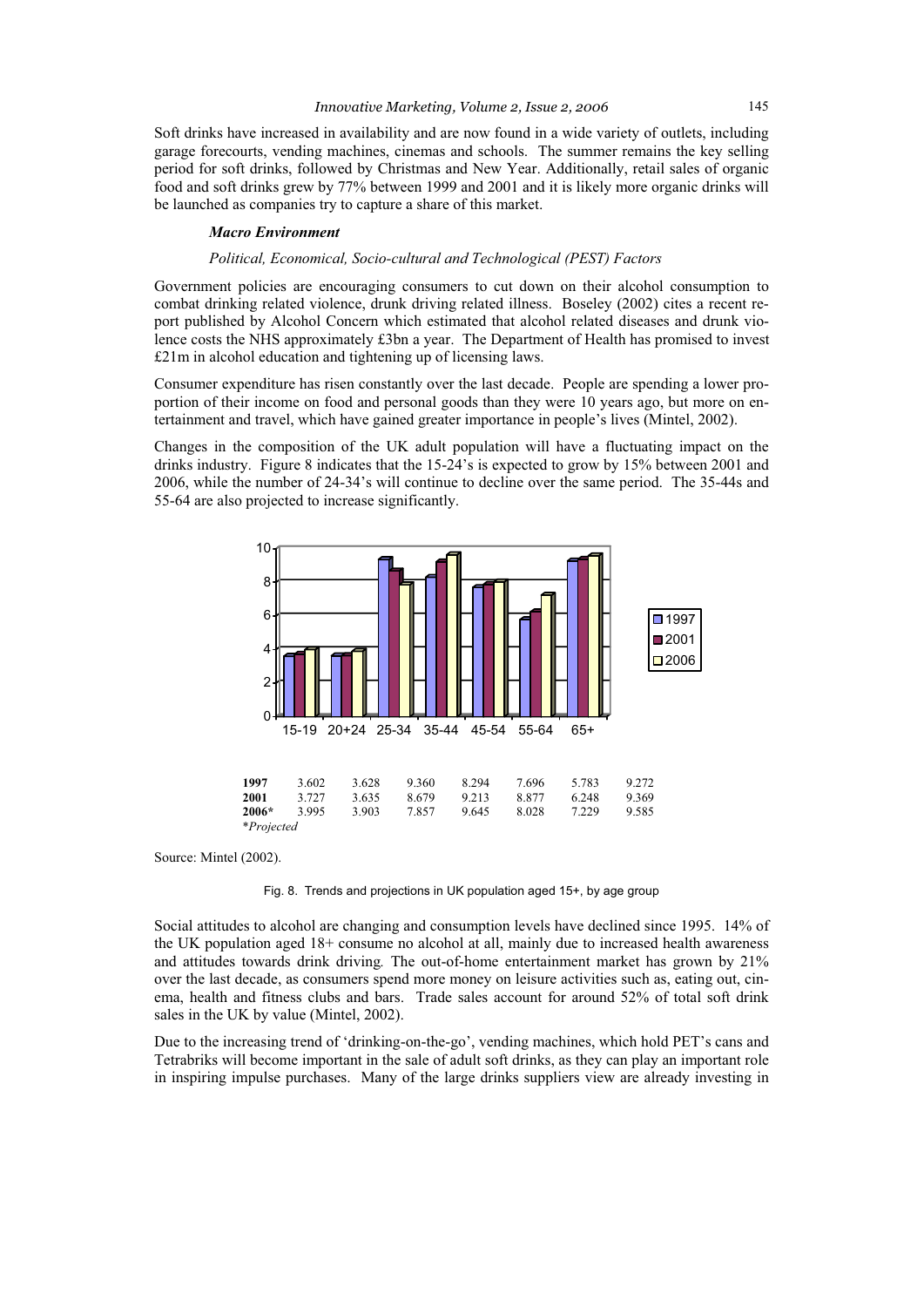#### 146 *Innovative Marketing, Volume 2, Issue 2, 2006*

vending technology. For example, Coca-Cola and Marconi are pioneering online-vending technology to link over half a million machines worldwide and Pepsi Co is considering linking machines to selected internet sites to allow customers to buy drinks with credit cards (Mintel, 2002).

Deriving from the internal and external environmental scanning, the company should highly consider the development of the S.W.O.T. (Strengths, Weaknesses, Opportunities and Threats) analysis. This is vital if companies want to capitalise on company's strengths, minimise any weaknesses, exploit market opportunities as they arise and avoid, as far as possible, any threats.

*Strengths, Weaknesses, Opportunities and Threats (SWOT) Analysis* 

Strengths

- Shloer has high brand awareness and a strong image as a premium quality adult soft drink.
- $\triangle$  The company is financially healthy and has the required resources to invest heavily in brand development to the benefit of shareholders.
- $\triangle$  Production facilities are of high quality, recognized by the achievement of the British Consortium Gold Award and recent capital expenditure has increased production capability.
- $\triangle$  Access to distribution channels has been strengthened through the strong relationship with SHS Sales and Marketing Ltd.
- $\triangle$  The company has a highly focused and skilled marketing management team, with easy access to clients and agencies.

Weaknesses

- i Despite having the added weight of SHS behind sales efforts, it is now more difficult to arrange trade promotions.
- i Shloer has a relatively low household penetration of the adult soft drink market.

**Opportunities** 

- $\triangle$  The forecasted increase in the number of people over 54 years old provides a potentially lucrative market for Shloer. This age groups are likely to be more health conscious, have more sophisticated tastes and more disposable income. They may be less likely to switch brands once purchasing habits are established.
- The increasing demand for organic products and flavours could provide an opportunity to develop an organic range of fruit flavours at a premium price to target this specific and growing market niche.
- i Changing consumer lifestyles, high number of substitute brands and impulse purchasing, present the opportunity to provide more single-serve formats to help establish higher levels of brand loyalty.
- i Changing consumer tastes and increased health consciousness, has increased demand for more natural drinks such as mineral water and flavoured waters.

**Threats** 

- $\triangle$  The growth in the out-of-home entertainment market, combined with the decline in alcohol consumption has lead to demand for soft drinks in the on trade environment where Shloer currently has a week presence.
- $\bullet$  The high availability of substitute drinks in a variety of outlets such as vending machines can increase levels of brand switching, undermining Shloer's loyalty and market share.

*Marketing Objectives* 

- 1. To increase profit before tax by 50% over the next 3 years.
- 2. To increase market share in the adult soft drinks market to 6% over the next 3 years.
- 3. To increase sales volume by 10% by the end of the financial year.
- 4. Increase customer retention by 10% by the end of March 2003.
- 5. Expand on-trade distribution by  $10\%$  by  $31<sup>st</sup>$  March 2003.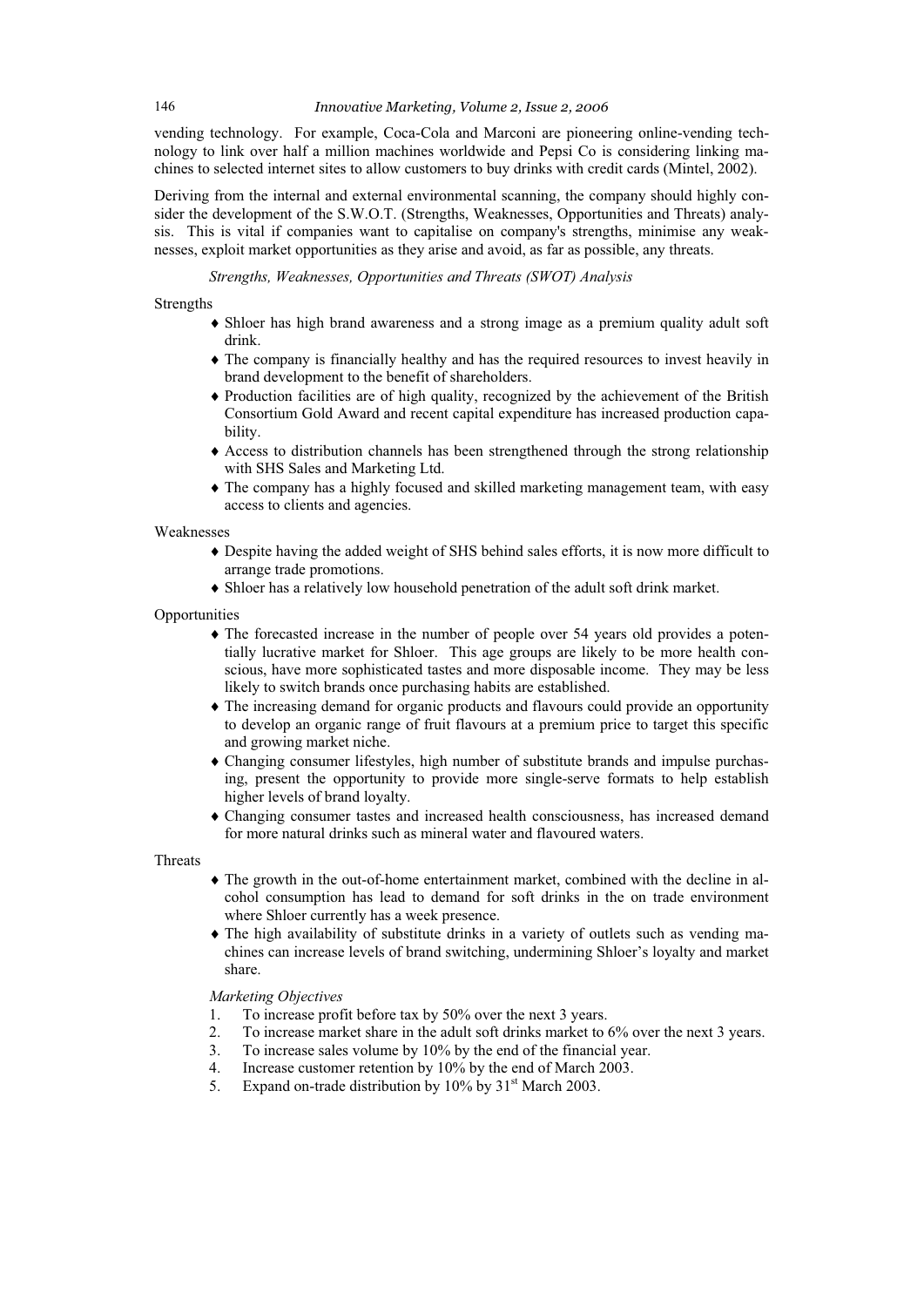- 6. Increase brand awareness amongst the over 54 age groups by  $50\%$  by  $31<sup>st</sup>$  March 2003.
- 7. Gain 5% of the developing organic drinks market over the next 3 years.

## *Strategy and Tactics*

In formulating Shloers marketing strategy, it is important to identify its business unit using the BCG Matrix (Figure 9), in order to assign the correct resources and appropriate strategies required to satisfy the stated objectives. The matrix assesses the level of growth in the market and the product's market share relative to the competition.

Shloer's business unit is classified as a Question Mark, denoted by X, due to its low relative market share of the adult soft drinks segment. It will therefore require heavy investment to grow or 'Build' its market share and become a Star.

Subsequently growth is the main priority for the marketing strategy and according to Brassington and Pettitt (2001) the product-market matrix proposed by Ansoff provides a useful framework for identifying appropriate growth strategies. Ansoff matrix identifies four possible growth strategies – Market Penetration, Market Development, Product Development, and Diversification – which can be pursued according to the market situation, as each strategy presents distinct opportunities, threats, resource requirements, returns and risks.

Due to the maturity of the market identified earlier, the matrix identifies that the most appropriate growth strategy at this stage is Market Development, by selling more of the existing products to new markets.



Source: Adapted from Kotler (1994).

## Fig. 9. BCG Matrix

#### *Segmentation, Targeting and Positioning*

The following segments have been identified which will provide growth opportunities for the Shloer brand:

- $\triangle$  Demographic Segments over 54 age groups
- $\triangle$  Lifestyle Segments health, out of home entertainment
- $\triangle$  Behaviour Segments impulse buyers, occasional users and loyal customers

To gain a foothold in the emerging organic segment, further information will need to be gathered at this stage, in order to identify possible product extensions or flavours, organic fruit suppliers, distribution outlets, consumer profiles, organic market requirements, etc., for a successful launch campaign.

To increase Shloers market share, a differentiated marketing target strategy will be implemented. This will allow Shloer to tailor its product offering to suit each segment, thereby increasing customer satisfaction and loyalty. It also enables risk to be spread across the market helping it to survive in the highly competitive marketplace.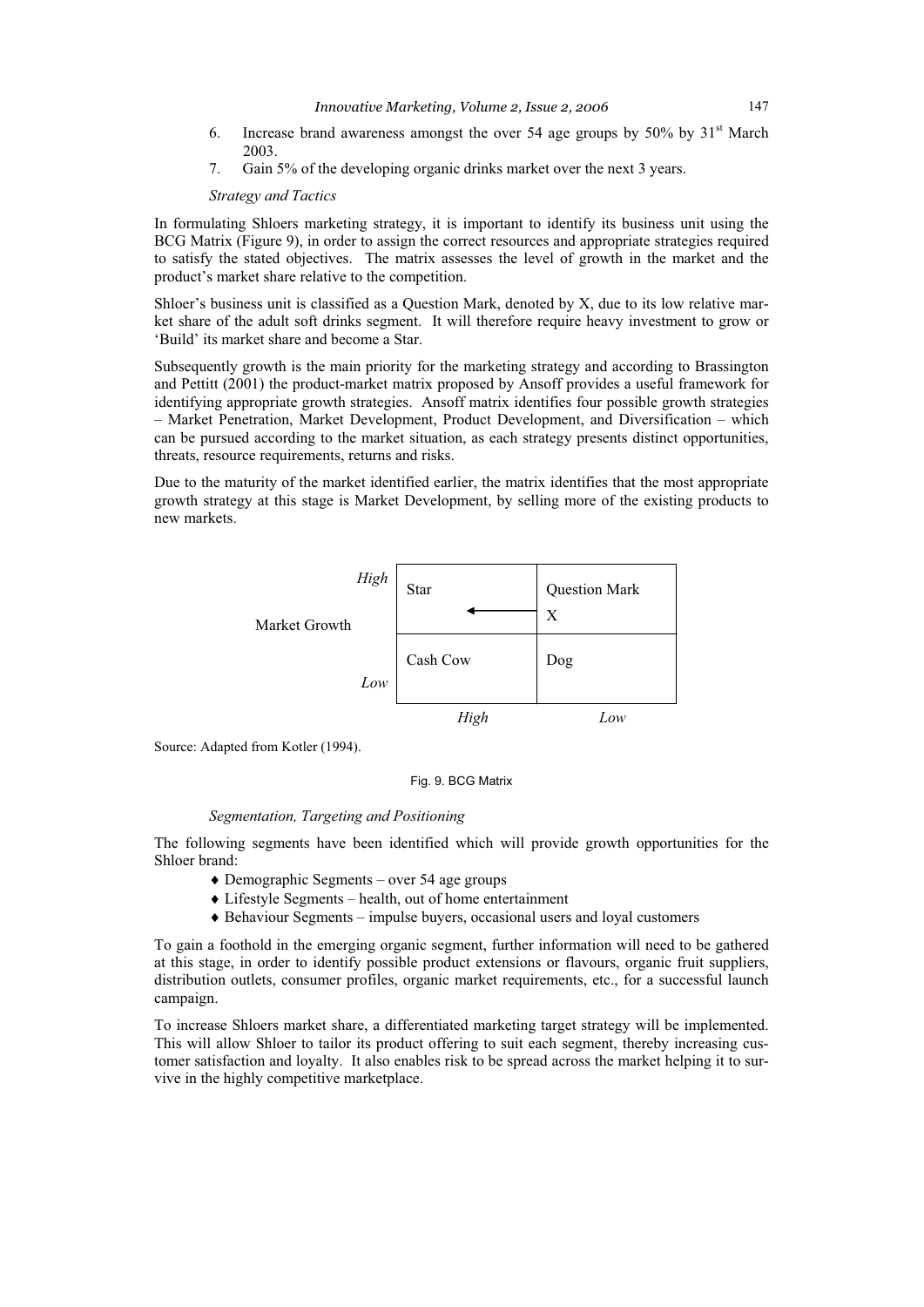### 148 *Innovative Marketing, Volume 2, Issue 2, 2006*

Shloer can be repositioned to reflect the change in consumer taste and the need to increase awareness amongst the over 54 age groups. As it contains no artificial colourings, preservatives, sweeteners or flavourings, it can be repositioned from being the "grown-up soft drink" to being "naturally refreshing" by highlighting its health benefits rather than its adult image via marketing communications.

## *Push and Pull Strategies*

Both push and pull strategies should be used. This will, on the one hand, increase awareness of Shloer's benefits amongst target segments, in order to establish and encourage higher levels of brand loyalty and on the other hand, encourage intermediaries to carry the Shloer brand, increasing its availability within the on trade environment (in association with SHA Sales and Marketing Ltd).

## *Tactics*

The tactics provide the details of how the strategy will be implemented to achieve set objectives.

In terms of product, Shloer will not require any initial modification for its new market segments. Its availability in 1-litre formats will continue to facilitate sales via supermarkets and off-licenses, and 275ml formats and Shloer 2gO will facilitate sales in new segments.

Research will be conducted into the possibility of new organic-based flavours, which will complement Shloers current grape-based recipe for future entry into the organic market.

A price skimming strategy will be implemented in order to achieve these objectives and establish a premium brand image within the market. It will also provide flexibility if prices need to be lowered to complete with increasing competition.

Special adjustments (such as discounts and selected allowances) will need to be established with on trade suppliers in conjunction with SHS Sales and Marketing Ltd to provide incentives to increase Shloer presence in the on-trade environment.

In terms of channels of distribution (place) in order to maximize profits and defend market share, availability of Shloer will need to be increased. To achieve a higher degree of market coverage, an intensive distribution strategy will be implemented that will be well-suited to its current channel structure and can be executed using SHS Sales and Marketing Ltd's network capability and expertise. The strategy will involve extending current distribution outlets to the trade environments, which complement the brand's positioning, i.e. selected cinemas, bars, hotels, health clubs, theatres, cafes and restaurants, thus maximizing availability of Shloer and reaching the new target segments identified.

Investment will be made to establish an integrated marketing communications mix that will help to brand Shloer as a 'natural refreshing' premium adult soft drink. As Doyle (1998) acknowledges, a successful brand attracts and retains customers, allowing the company to build a stronger market share, maintain good price levels and generate cash flows. In turn this drives up share prices and provides the basis for future growth. The communication or promotional elements will be used in the following ways:

Press advertising will be used throughout the year to generate awareness and reinforce brand benefits amongst target consumer segments. Lifestyle magazines targeting the over 54's, will be added to current media schedule used and TV advertising will continue to be used to raise awareness around the Christmas period. Consumer promotion that will not jeopardize Shloer's brand image, such as sampling, on-pack promotions and 'extra free' volume, will be used to stimulate trial and increase sales at specific times of the year. Selective trade promotions will need to be implemented to encourage on distribution through new outlets identified.

Moreover, the company's website will be updated to reflect the needs of its new target segments and direct advertising will be used to provide information on these new markets for future development. Further, a combination of corporate events, press publicity, newsletters and industry journals, will be used to strengthen the company's image amongst stakeholders in support of the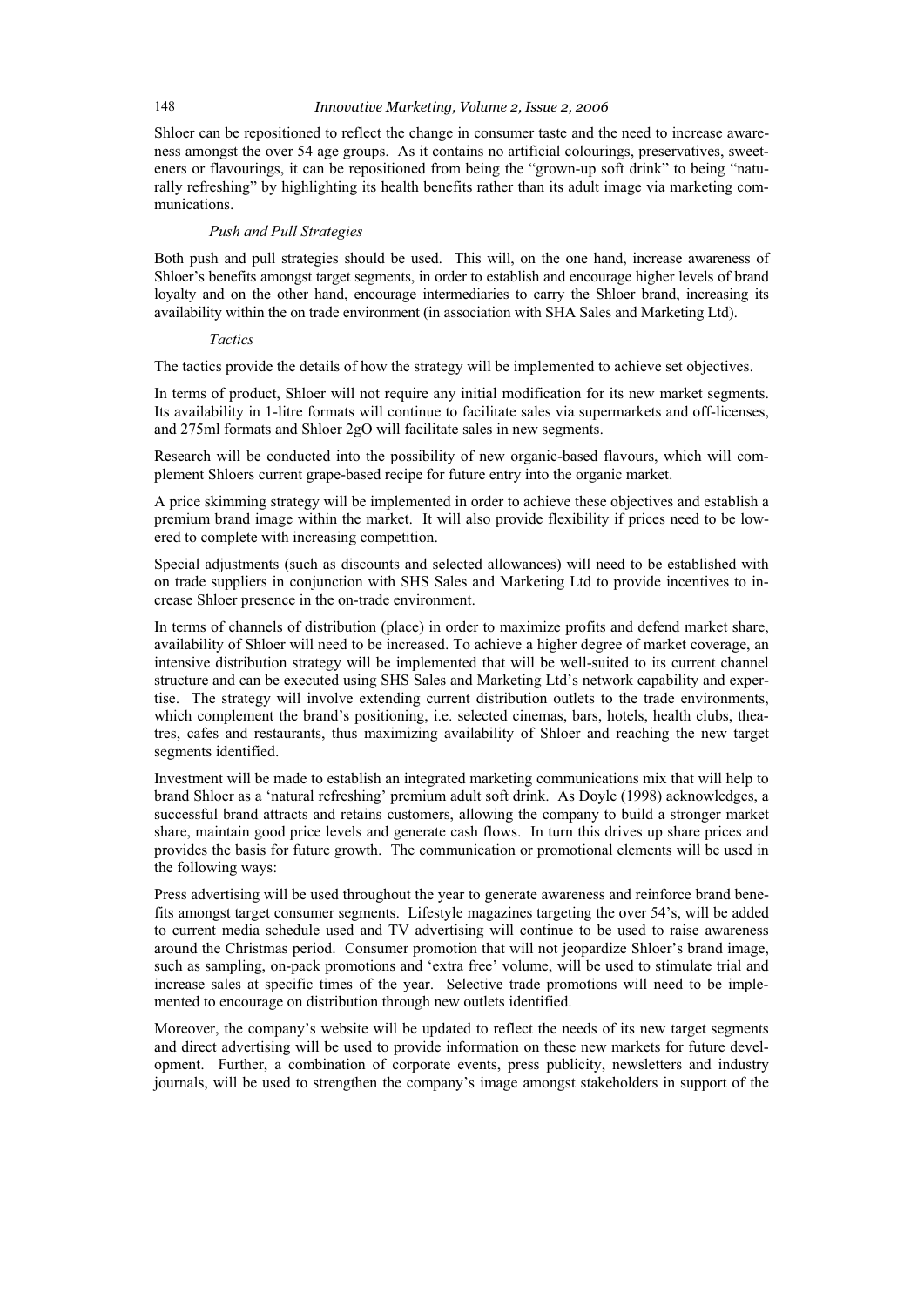new strategy. Sponsorship and attendance at community and lifestyle events that reflect the target segments, will provide a credible way of reinforcing the brand benefits directly to consumers. Finally, the company will have to work closely with SHS Sale Ltd and personal sales representatives can help build stronger relationships for the benefit of brand development.

## *Strengthening and Solidifying the Schloer Brand*

A core concept underlying the design and implementation of all strategies, tactics and mixes is the construction of the right "brand image" for Schloer in its true and wider marketing sense. This requires a solid, comprehensive and integrated utilisation of all marketing-controlled, as well as macroenvironmental elements and forces. The marketing mix components, the specific objectives set, the segments targeted, the positioning concepts, the wider cultural, social, demographic and other forces, and the internal environment of the company itself are all designed or considered within a single context and towards a single purpose. The creation of a strong and distinctive brand image for Schloer that will form the foundation of the company's longer-term marketing success. In tune with contemporary views on branding, Schloer utilises existing consumer trends and perceptions, reinforcing them and utilising them towards offering a satisfying actual product. Much more than a simple beverage though, Schloer's branding offers a product whose core benefits extend to a unique consumption experience, a distinct social statement, and a slice of lifestyle involving health orientation, relaxation and luxury. Ultimately, Schloer situates consumers at the core of its marketing strategy, and through branding it influences and shapes both actual and perceived consumer benefits.



Fig. 10. Developing the Schloer Brand Image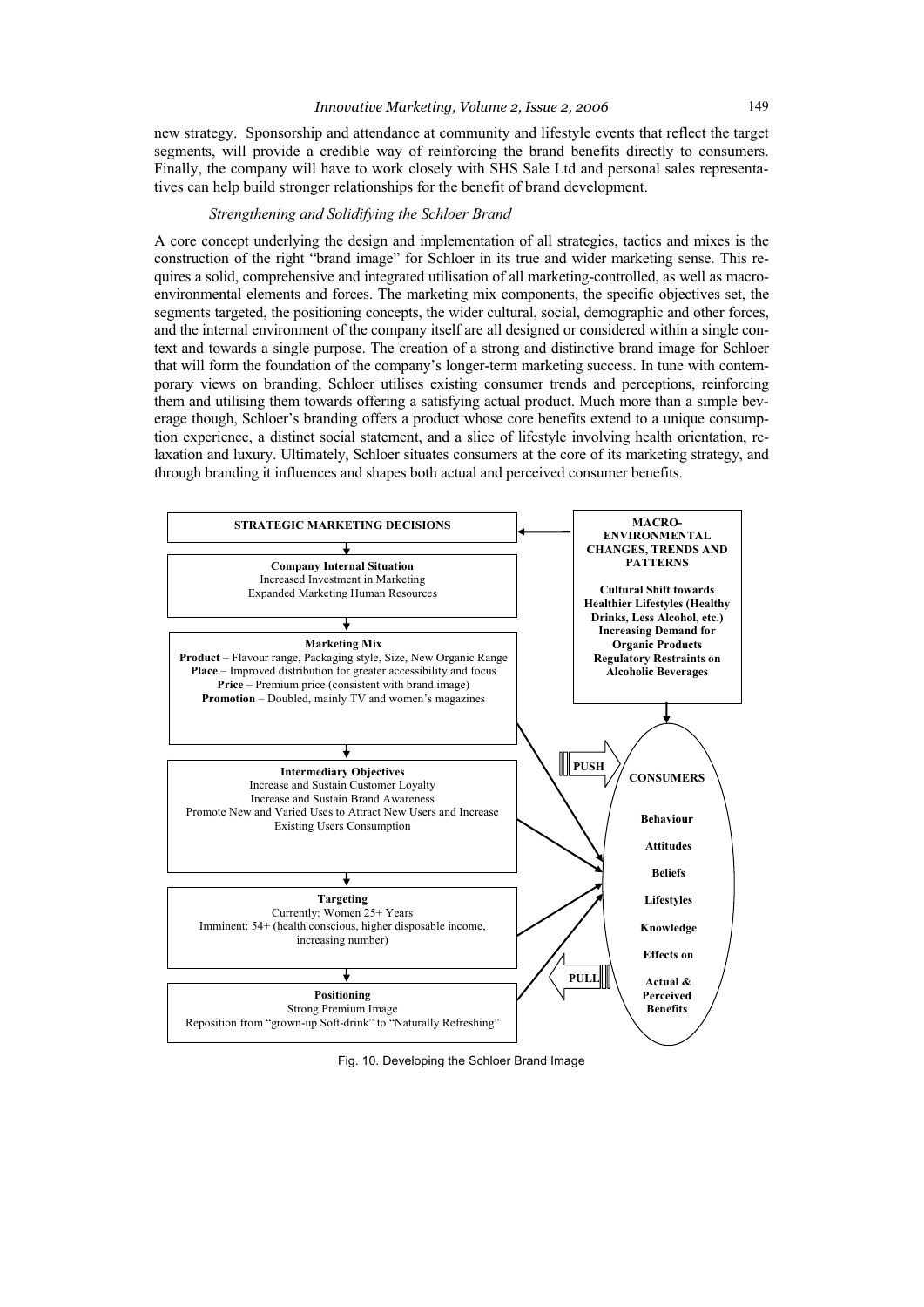#### *Implementation and Control*

Marketing implementation is, "the process that turns marketing plans into action assignments and ensures that such assignments are executed in a manner that accomplishes the plan's stated objectives" (Kotler 1994: 738). It is a crucial part of the planning process because the marketing strategy of Shloer will mean very little if it is not implemented effectively. Overall, implementation includes project management, schedules and deadlines, meetings and memos, phone calls, chasing people, careful preparation, constant checking and attention to vast volumes of details.

The internal structure of Merrydown PLC reflects a typical product/brand management organization, which facilitates effective marketing implementation. This is because it allows brand managers (a) to concentrate their efforts on developing cost effective marketing, closely monitoring sales, forecasts and budgets (b) build their specific marketing expertise during their responsibility for brand categories and (c) react quickly to minimize any potential problems that could arise.

As depicted in Figure 11, control is an integral part of the planning process and is vital to the effective implementation of the marketing plan. It ensures that activities happened as planned and provides feedback to determine whether the overall marketing strategy is working in practice.



Source: Brassington and Pettit (2001).

#### Fig. 11. Marketing Control

It is obvious that this final stage is concerned with controlling and measuring the results. To achieve this, the company has to go back to the objectives and to identify what exactly has the plan achieved and to what extent have the objectives been met. Overall, it should be understood that controlling allows higher management to review the results of the plan and spot businesses, products or processes that are not meeting their goals. This will allow the company to monitor and review our strategic marketing plan and direct possible methods of modification and updating.

Controls will be both strategic and operational to ensure marketing objectives are met.